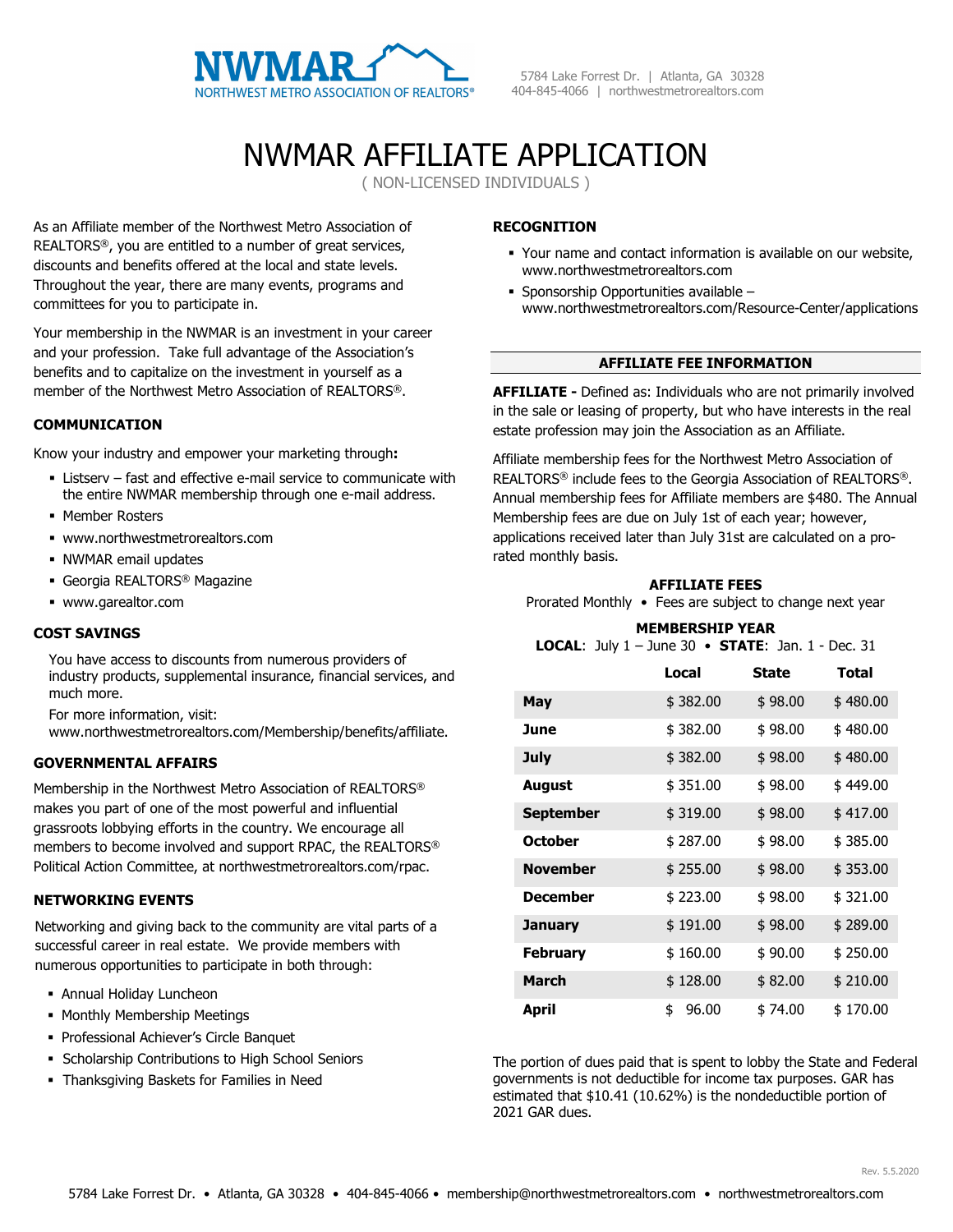# NWMAR AFFILIATE APPLICATION

( NON-LICENSED INDIVIDUALS )

| <b>APPLICANT INFORMATION</b>                                                                                                                                                                                                   | <b>CURRENT/PAST MEMBERSHIP</b>                                                                                                                                                                                                                                                      |  |
|--------------------------------------------------------------------------------------------------------------------------------------------------------------------------------------------------------------------------------|-------------------------------------------------------------------------------------------------------------------------------------------------------------------------------------------------------------------------------------------------------------------------------------|--|
| Name (required)                                                                                                                                                                                                                | Have you previously held membership in a REALTOR® Association?                                                                                                                                                                                                                      |  |
|                                                                                                                                                                                                                                | $\Box$ Yes<br>$\Box$ No                                                                                                                                                                                                                                                             |  |
|                                                                                                                                                                                                                                | If yes, Association name where you last held membership: _____                                                                                                                                                                                                                      |  |
| Home Address (required) Manual Address (required)                                                                                                                                                                              |                                                                                                                                                                                                                                                                                     |  |
|                                                                                                                                                                                                                                | Any alias past membership could be listed as: __________________________________                                                                                                                                                                                                    |  |
|                                                                                                                                                                                                                                |                                                                                                                                                                                                                                                                                     |  |
|                                                                                                                                                                                                                                |                                                                                                                                                                                                                                                                                     |  |
|                                                                                                                                                                                                                                | Last active year of membership:                                                                                                                                                                                                                                                     |  |
|                                                                                                                                                                                                                                | If a current member of another REALTOR® Association, please                                                                                                                                                                                                                         |  |
| Gender $\Box$ Female $\Box$ Male                                                                                                                                                                                               | indicate if you are transferring your Primary Membership to the<br>NWMAR OR applying for Secondary Membership.                                                                                                                                                                      |  |
| Primary Field of Business (examples: Banking, Construction,<br>Homeowner Warranty Sales, Pest Control, etc.)                                                                                                                   | $\Box$ Primary - transferring<br>Membership Type:                                                                                                                                                                                                                                   |  |
|                                                                                                                                                                                                                                | $\Box$ Secondary - in addition to your Primary                                                                                                                                                                                                                                      |  |
| <b>COMPANY INFORMATION</b>                                                                                                                                                                                                     | Any Affiliate joining the Northwest Metro Association of REALTORS®<br>(as a secondary association) who is already a member of another<br>Association of REALTORS® is only required to pay the local portion<br>of the fees to the Northwest Metro Association; State portion should |  |
|                                                                                                                                                                                                                                | have already been paid to the primary association for the current                                                                                                                                                                                                                   |  |
|                                                                                                                                                                                                                                | fiscal year.                                                                                                                                                                                                                                                                        |  |
|                                                                                                                                                                                                                                | The Annual Membership fees are due on July 1st of each year;<br>however, applications received later than July 31st are calculated on                                                                                                                                               |  |
|                                                                                                                                                                                                                                | a monthly pro-rated basis. Primary Affiliate membership fees for the                                                                                                                                                                                                                |  |
|                                                                                                                                                                                                                                | Northwest Metro Association of REALTORS® include fees to the<br>Georgia Association of REALTORS®.                                                                                                                                                                                   |  |
| Website Address New York Changes and Changes and Changes and Changes and Changes and Changes and Changes and Changes and Changes and Changes and Changes and Changes and Changes and Changes and Changes and Changes and Chang |                                                                                                                                                                                                                                                                                     |  |
| <b>EVENT REMINDERS &amp; CONTACT PREFERENCES</b>                                                                                                                                                                               |                                                                                                                                                                                                                                                                                     |  |
| Preferred Phone Number $\Box$ Cell<br>$\Box$ Office                                                                                                                                                                            |                                                                                                                                                                                                                                                                                     |  |
| Preferred Mailing Address $\Box$ Home<br>$\Box$ Office                                                                                                                                                                         |                                                                                                                                                                                                                                                                                     |  |
| Please let us know how you wish to receive reminders for meetings,<br>classes and events that you register to attend. You may select one,<br>both or none.                                                                     | - CONTINUED -                                                                                                                                                                                                                                                                       |  |
| $\Box$ Text Reminders<br>$\Box$ Email Reminders                                                                                                                                                                                |                                                                                                                                                                                                                                                                                     |  |
| To subscribe to NWMAR Text Alerts & Reminders, please confirm                                                                                                                                                                  |                                                                                                                                                                                                                                                                                     |  |
| your mobile number                                                                                                                                                                                                             |                                                                                                                                                                                                                                                                                     |  |

Rev. 5.5.2020